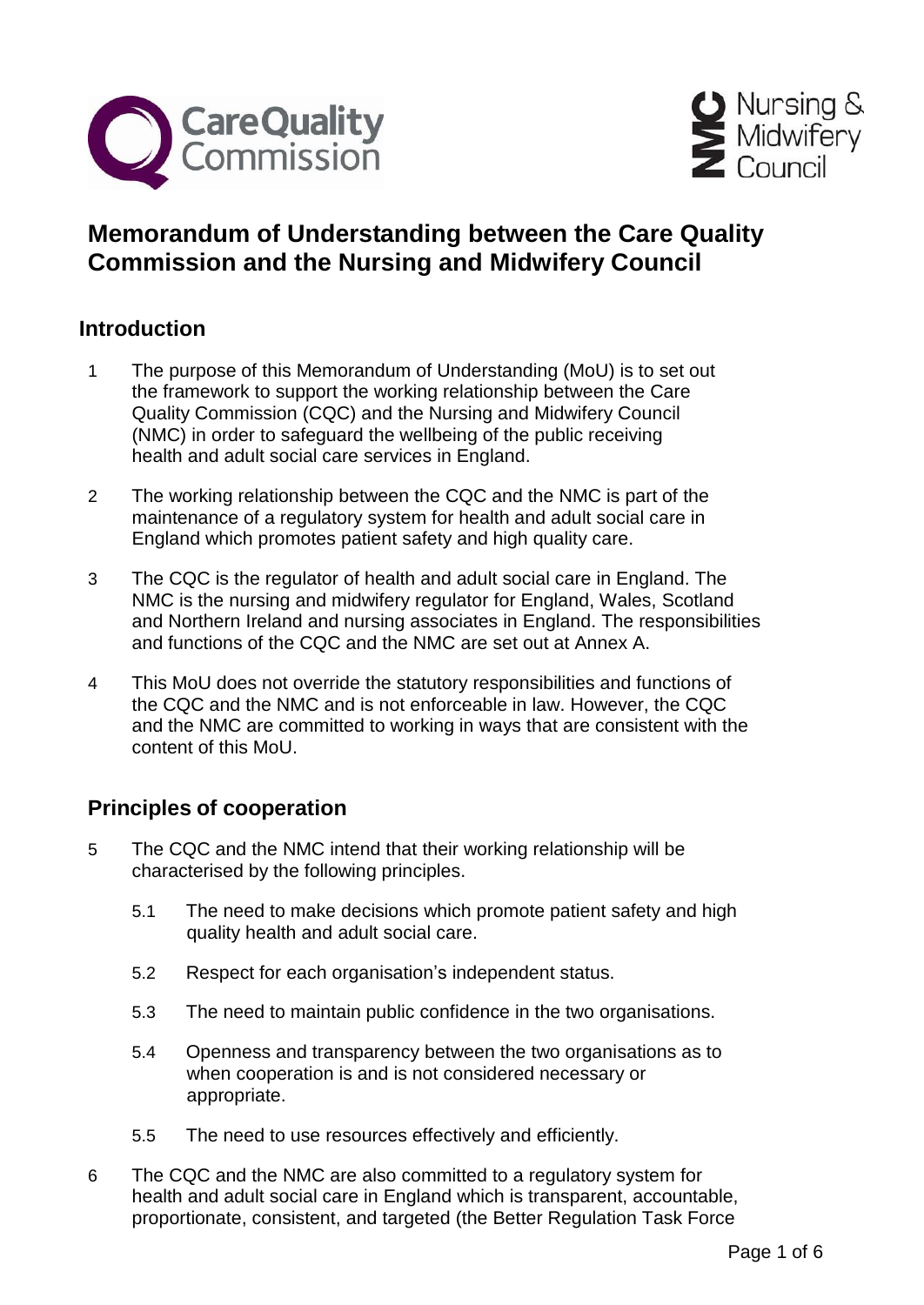principles of good regulation).

7 In order to ensure that this MoU is effective the Chief Executive of the CQC and the Chief Executive and Registrar of the NMC, or their designated deputies, will meet on a regular basis and at least twice a year.

#### **Areas of cooperation**

8 The working relationship between the CQC and the NMC involves cooperation in the following areas. This document is flexible and can be updated to reflect changes in the working relationship between the two organisations.

#### **Cross-referral of concerns**

- 9 Where the CQC or the NMC encounters concerns which it believes may fall within the remit of the other, they will at the earliest opportunity convey the concerns and supporting information to a named individual with relevant responsibility at the other organisation (subject to the provisions of paragraph 13 of this document) . In the interests of patient safety, the referring organisation will not wait until its own review or investigation has concluded.
- 10 In particular, the CQC will refer to the NMC:
	- 10.1 Any concerns and relevant information about a registered nurse, midwife or nursing associate which may call into question their fitness to practise.
	- 10.2 Any concerns and relevant information about a health or adult social care organisation which may call into question its suitability as a learning environment for nursing, midwifery or nursing associate students.
	- 10.3 Any concerns and relevant information relating to the general delivery of nursing, midwifery or nursing associate care at a health or adult social care organisation which may call into question the robustness of its nursing or midwifery leadership.
	- 10.4 Any investigations into or follow ups of identified risks in systems in which concerns about individual nurses, midwives or nursing associates or about nursing, midwifery or nursing associate practice have been identified.
- 11 In particular, the NMC will refer to the CQC:
	- 11.1 Any concerns and relevant information about a health or adult social care organisation in England in which nurses, midwives or nursing associates practise, which may call into question its registration with the CQC.
	- 11.2 Any concerns and relevant information about a health or adult social care organisation in England which may call into question the suitability of its supervision practices or its learning environment for pre-registration nursing, midwifery or nursing associate students.
	- 11.3 Information about any investigations it conducts which raise concerns about poor team working, leadership, record keeping, appraisal systems or general failures at a health or adult social care organisation in England.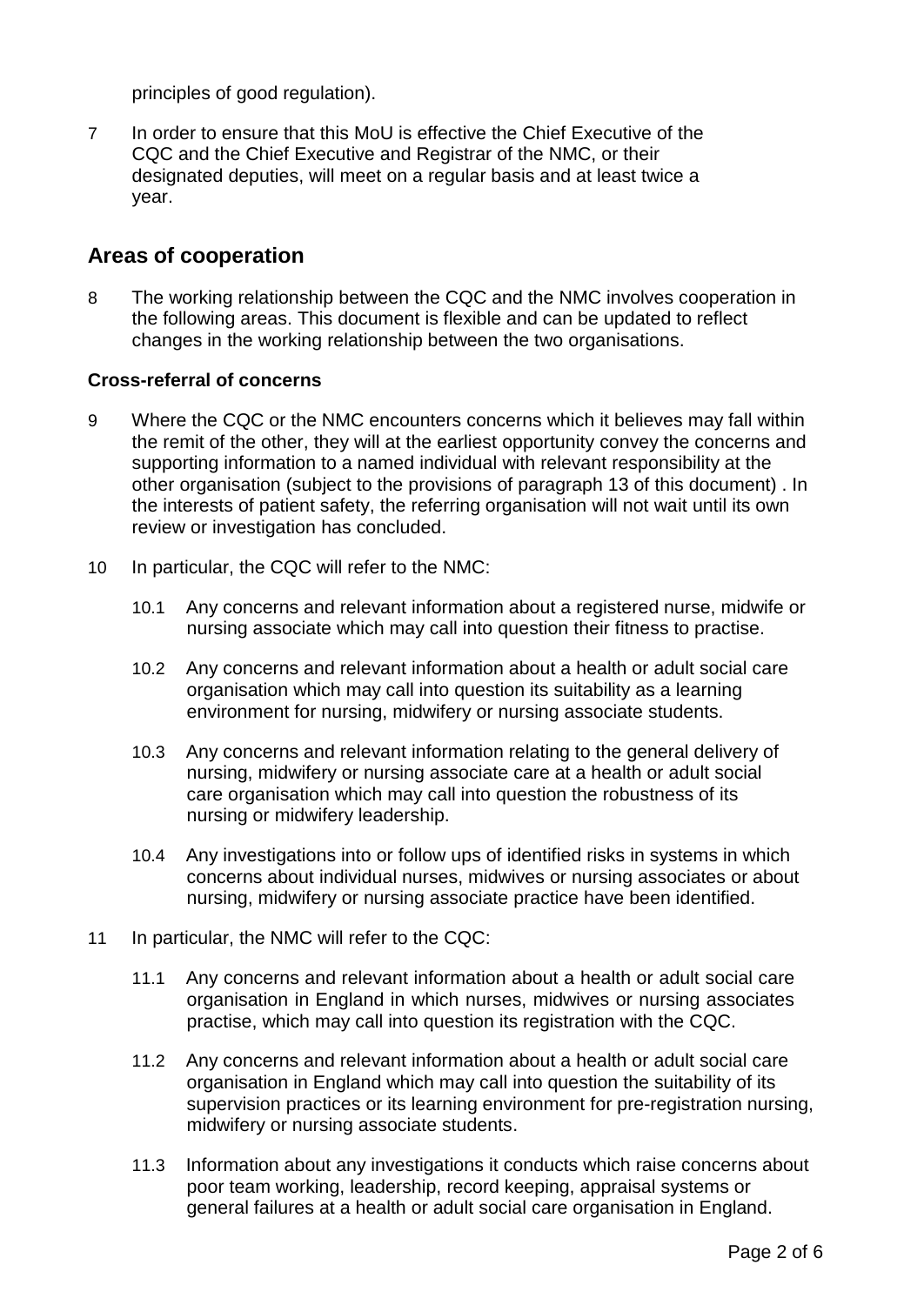#### **Joint working**

12 The CQC and the NMC may, by agreement, undertake joint regulatory work. Throughout such work the CQC and the NMC will retain and act in accordance with their own statutory powers. Details of this will be set out in the Joint Working Protocol.

#### **Exchange of information**

- 13 The cooperation outlined in the paragraphs above will often require the CQC and the NMC to exchange information. All arrangements for collaboration and exchange of information set out in this MoU and any supplementary agreements will take account of and comply with The General Data Protection Regulation, Data Protection Act 2018, section 76 of the Health and Social Care Act 2008, the Human Rights Act 1998, the Medical Act 1983 and any CQC and NMC codes of practice frameworks or other policies relating to confidential personal information.
- 14 This MoU is supplemented by a Joint Working Protocol which outlines the process and circumstances where information will be shared. This document has been developed and reviewed in alignment with this MoU.
- 15 Both the CQC and the NMC are subject to the Freedom of Information Act 2000. If one organisation receives a request for information that originated from the other, the receiving organisation will discuss the request with the other before responding.

## **Resolution of disagreement**

16 Any disagreement between the CQC and the NMC will normally be resolved at working level. If this is not possible, it may be referred through those responsible for the management of this MoU, up to and including the Chief Executive of the CQC and the Chief Executive and Registrar of the NMC, who will then jointly be responsible for ensuring a mutually satisfactory resolution.

## **Duration and review of this MOU**

- 17 This MoU originally came into effect in September 2010. This MoU is not timelimited and will continue to have effect unless the principles described need to be altered or cease to be relevant. The MoU may be reviewed at any time at the request of either party.
- 18 Both organisations have identified a person responsible for the management of this MoU. They will liaise as required to ensure this MoU is kept up to date, identify any emerging issues and resolve any questions that arise in the working relationship between the two organisations.
- 19 The named contacts with responsibility for each area of cooperation will be identified in the Joint Working Protocol and will liaise as required to carry out day-to-day business.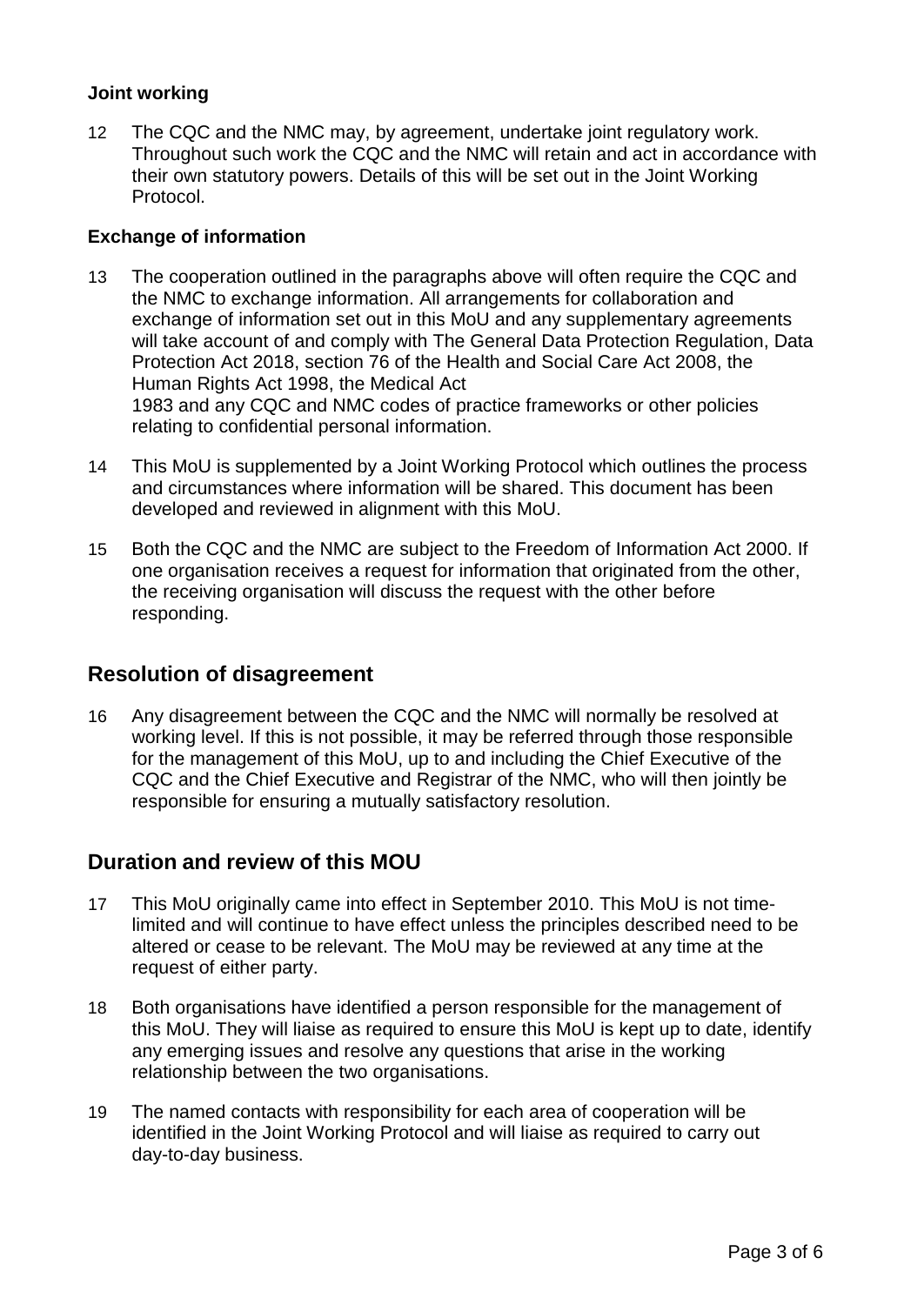## **Signatures**

**Ian Trenholm Chief Executive Care Quality Commission**

 $I_{\infty}$   $T_{\infty}M$ 

**Matthew McClelland Director of Fitness to Practise Nursing and Midwifery Council**

\_\_\_\_\_\_\_\_\_\_\_\_\_\_\_\_\_\_\_\_\_\_

Watthew Many

**Date: 17 September 2018**

**Date: 17 October 2018**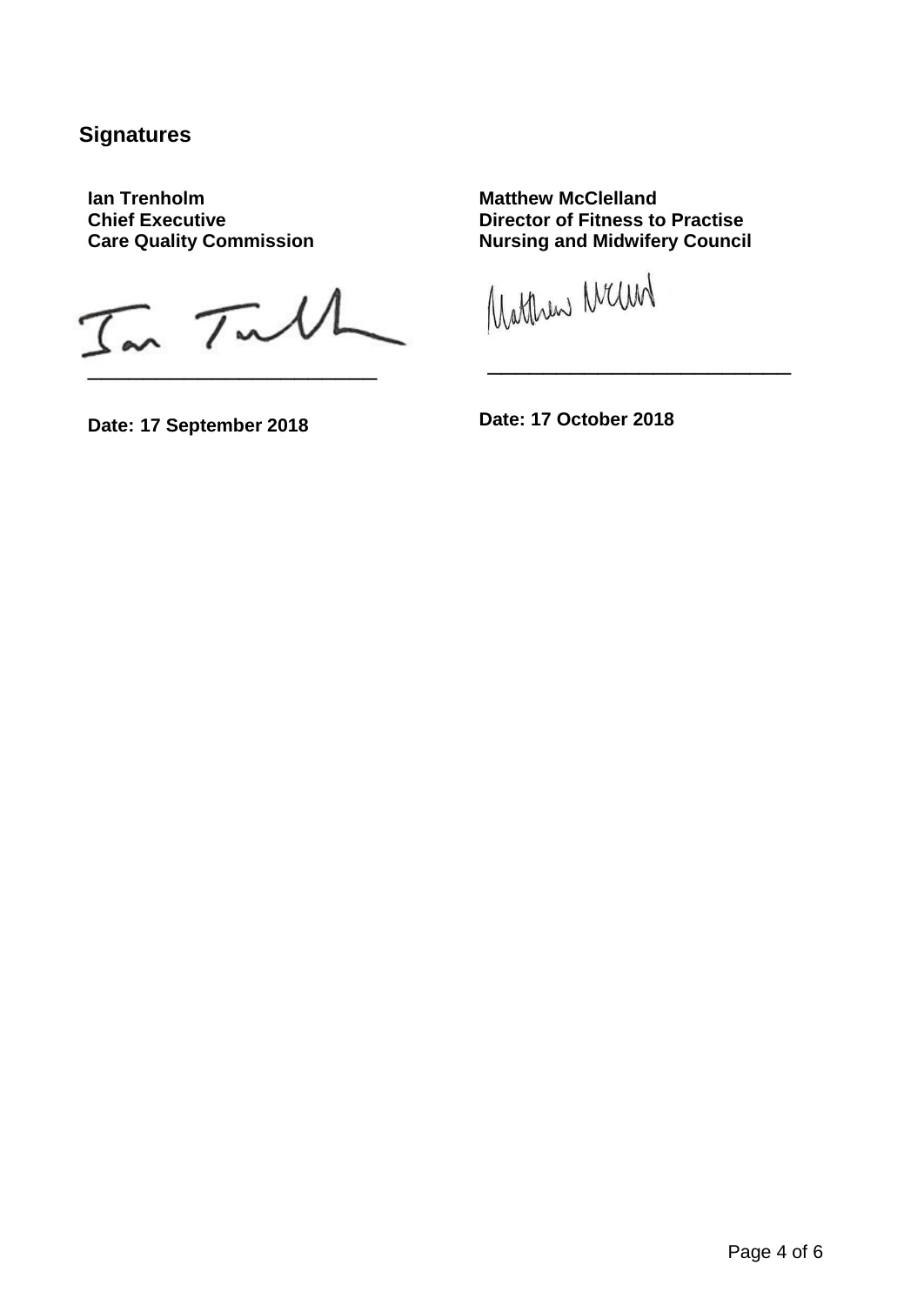# **Annex A**

## **Responsibilities and functions**

1 The Care Quality Commission (CQC) and the Nursing and Midwifery Council (NMC) acknowledge the responsibilities and functions of each other and will take account of these when working together.

#### **The Care Quality Commission**

- 2 The CQC is the independent regulator of health and social care services in England. It also monitors the use of the Mental Health Act 1983 and protects the interests of people whose rights are restricted under that Act.
- 3 The CQC was established by the Health and Social Care Act 2008. Its main powers and responsibilities are provided under that Act, the Health and Social Care Act 2012, the Mental Health Act 1983, the Mental Capacity Act 2005, the Health and Safety at Work Act 1974, and regulations under those Acts.
- 4 CQC makes sure health and social care services provide people with safe, effective, compassionate, high-quality care and we encourage care services to improve. To do this, CQC:
	- 4.1 Registers providers and managers, a process which checks that these persons can meet a number of legal requirements including fundamental standards of quality and safety
	- 4.2 Monitors registered services drawing on data, evidence and information, including feedback from service users and their families
	- 4.3 Performs provider inspections drawing on expert advice and, publishes findings
	- 4.4 Takes action to protect service users
	- 4.5 Speaks with an independent voice, publishing regional and national views of the major quality issues in health and social care.

#### **The Nursing and Midwifery Council**

- 5 The Nursing and Midwifery Council (NMC) exists to safeguard the health and wellbeing of the public. The responsibilities and functions of the NMC are set out primarily in the Nursing and Midwifery Order 2001**.**
- 6 The NMC is the nursing and midwifery regulator for England, Wales, Scotland and Northern Ireland and nursing associates in England. The NMC:
	- 6.1 sets the standards of education, training and conduct and performance so that nurses, midwives and nursing associates can deliver high quality healthcare throughout their careers
	- 6.2 make sure that nurses, midwives and nursing associates keep their skills and